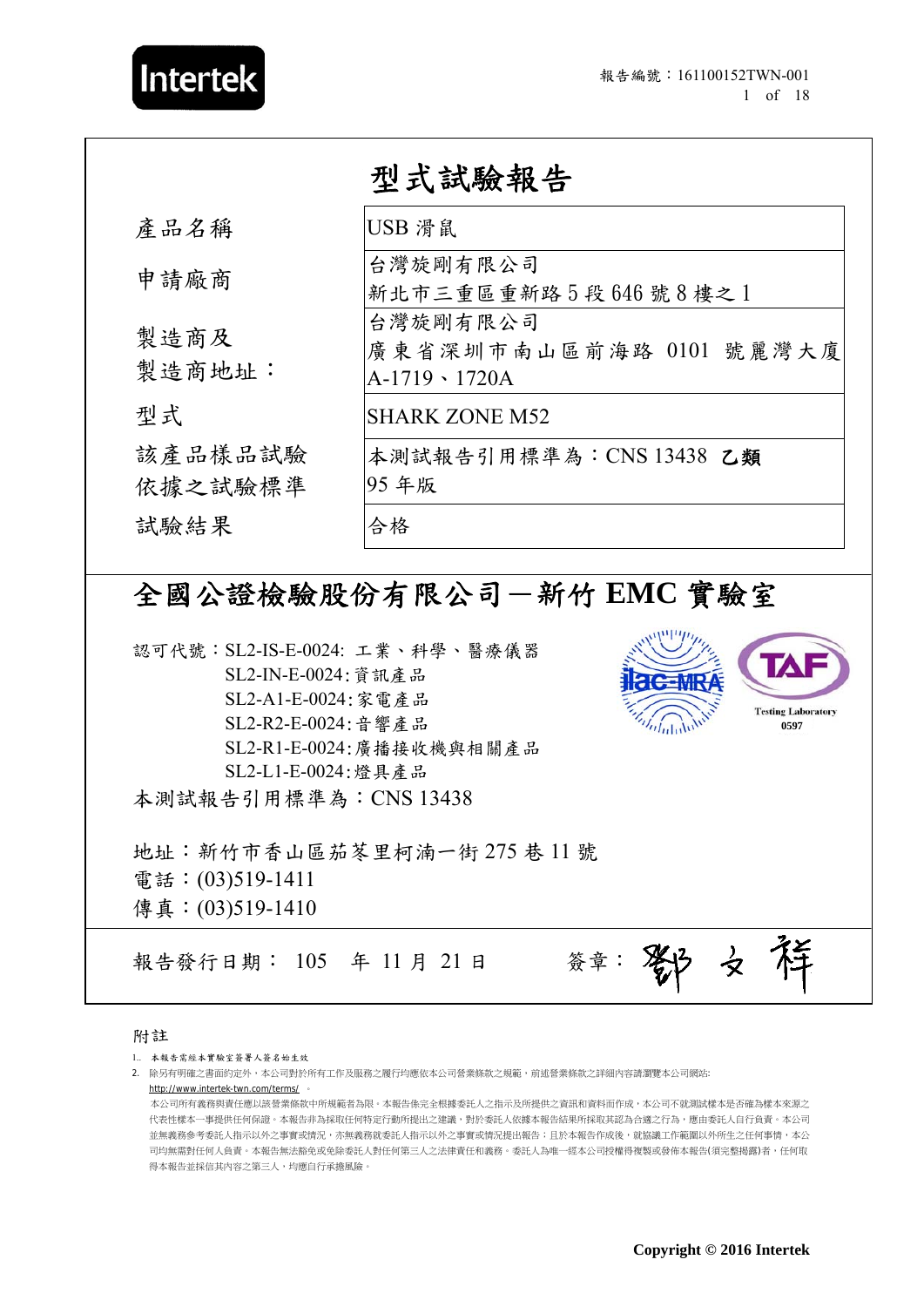

## 索引及目錄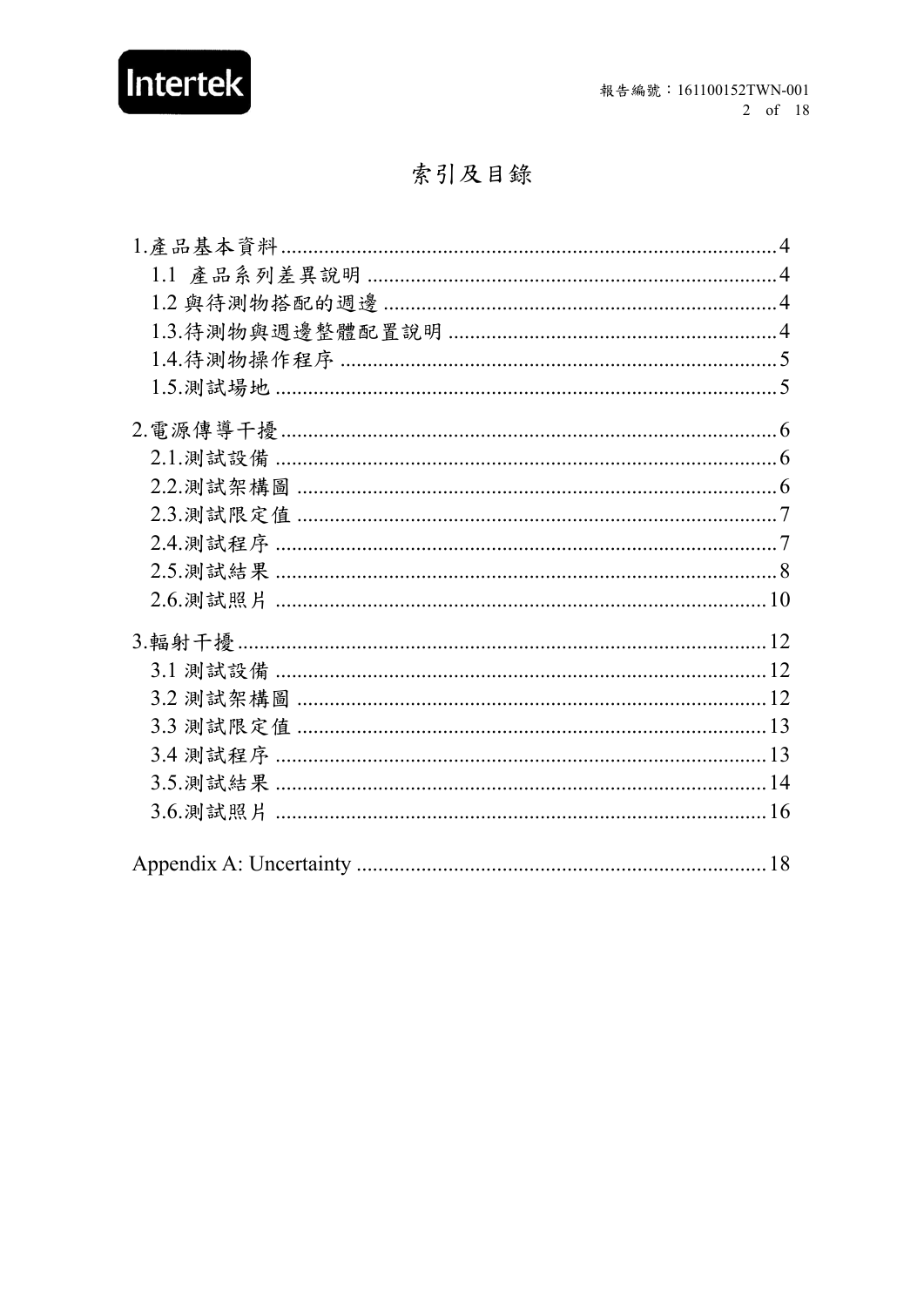鄧 文 祥

# 電 磁 干 擾 測 試 報 告

#### 產 品 概 述:

- (1) 產品說明: 本產品爲一 USB 滑鼠,詳細請參考 使用手冊。
- (2) 型式: SHARK ZONE M52
- (3) 額定電源: DC 5V
- (4) 最高工作頻率: 24 MHz
- 接件日期:中華民國 105 年 11 月 07 日
- 測試日期:中華民國 105 年 11 月 09 日 至 105 年 11 月 11 日
- 測試規則:CNS 13438
- 測試結果:合格,詳如報告
- 備註:1.本測試報告僅對收到之樣品負責。

2.非經本實驗室同意,測試報告不得摘錄複印使用。(全部複製除外)

文件工程師:\_\_\_\_\_\_\_\_\_\_\_\_\_\_\_ 專案工程師:\_\_\_\_\_\_\_\_\_\_\_\_\_\_\_ 報告簽署人:27 又 牛 劉素珍 すいしん かいかん アンバイ のうちょう タイプン のうちょう こうしょう こうしょう こうしゃ のうちょう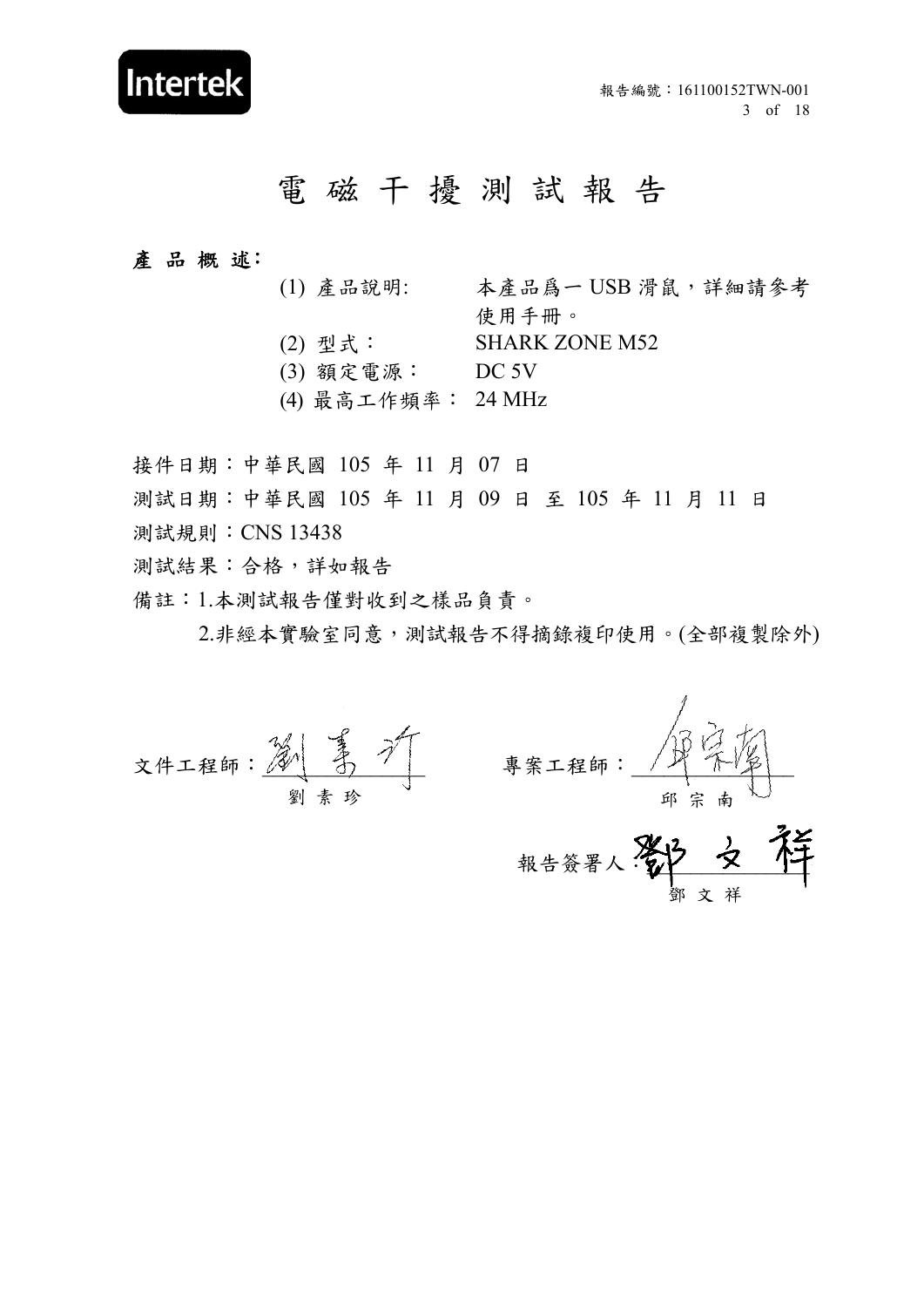

## **1.**產品基本資料

## **1.1** 產品系列差異說明

此待測物僅包含一組型號,故無差異說明。

#### **1.2** 與待測物搭配的週邊

| 週邊裝置名稱              | 廠牌          | 型號                           | 序號                           | 檢磁號碼     | 搭配線材 |
|---------------------|-------------|------------------------------|------------------------------|----------|------|
| Notebook PC         | <b>DELL</b> | Latitude<br>D <sub>610</sub> | <b>FXWZK1S</b>               | R33002   | N/A  |
| Printer             | HP          | DeskJet 400                  | TH86K1N2ZB                   | 3862A076 | N/A  |
| Modem               | Zyxel       | Omni 56k<br>Smart            | S080Z47005195                | N/A      | N/A  |
| <b>LCD</b> Monitor  | BenQ        | FP557                        | 99L63726A132<br>600049TAA6A1 | R43002   | N/A  |
| <b>USB Keyboard</b> | <b>DELL</b> | SK-8115                      | N/A                          | T3A002   | N/A  |

## **1.3.**待測物與週邊整體配置說明

如測試照 (第 10 頁)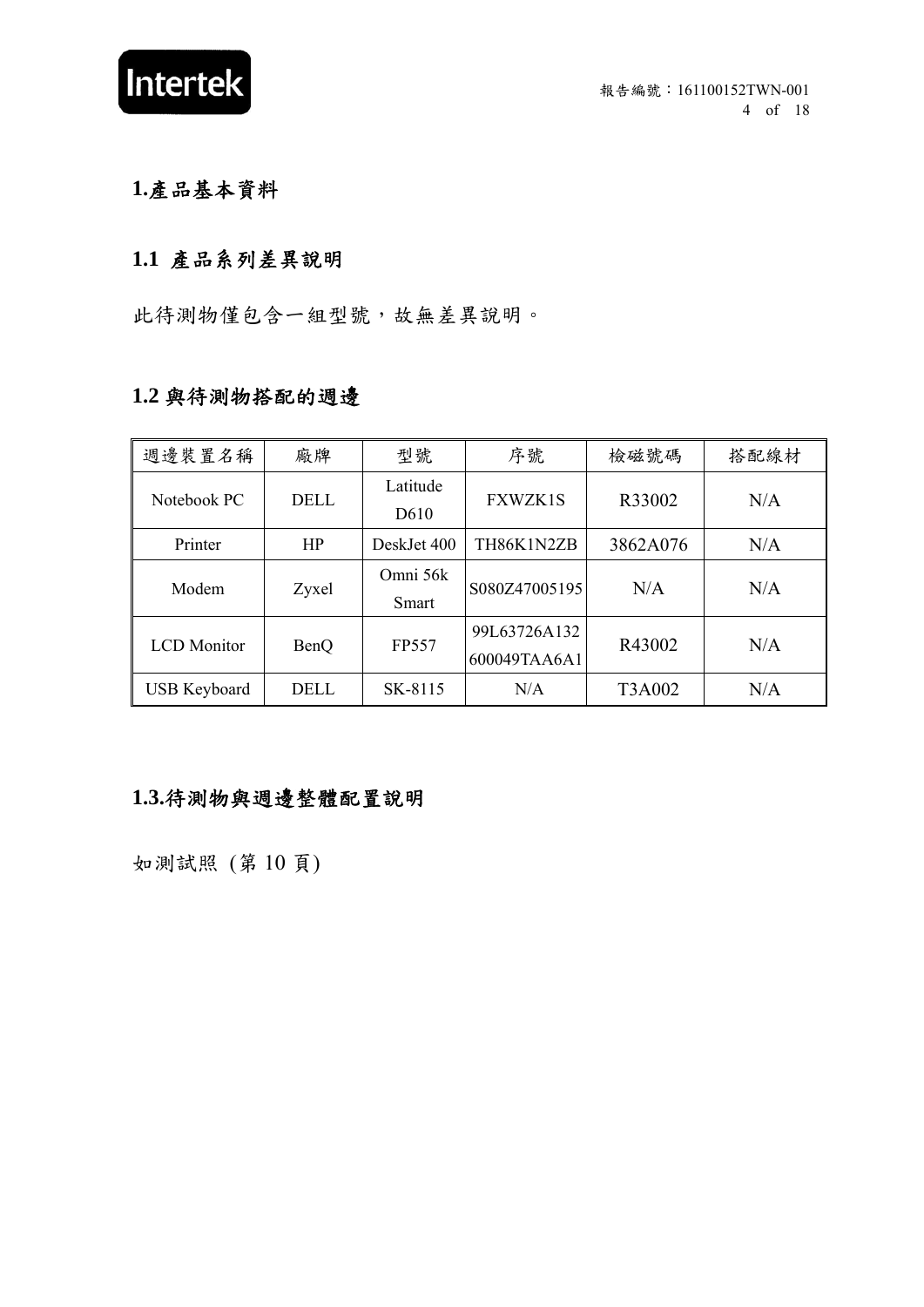

#### **1.4.**待測物操作程序

待測物連接筆記型電腦(110Vac, 60Hz), 以持續動作方式運作,測試時將 待測物之靈敏度設定為最高,做為最差模式。

依照上述模式進行測試,並將其讀值完整的紀錄於報告中。

此產品無通信/網路埠,且最高操作頻率小於 108 MHz,故阻抗穩定網路 (ISN)與輻射干擾 1 GHz 以上免測試。

**1.5.**測試場地

#### 本實驗室執行測試之場地經 **TAF** 及 **BSMI** 認可

- 1. BSMI 認可代號: SL2-IN-E-0024, SL2-A1-E-0024, SL2-R2-E-0024, **SL2-R1-E-0024, SL2-L1-E-0024**
- **2. TAF** 認可代號:**0597**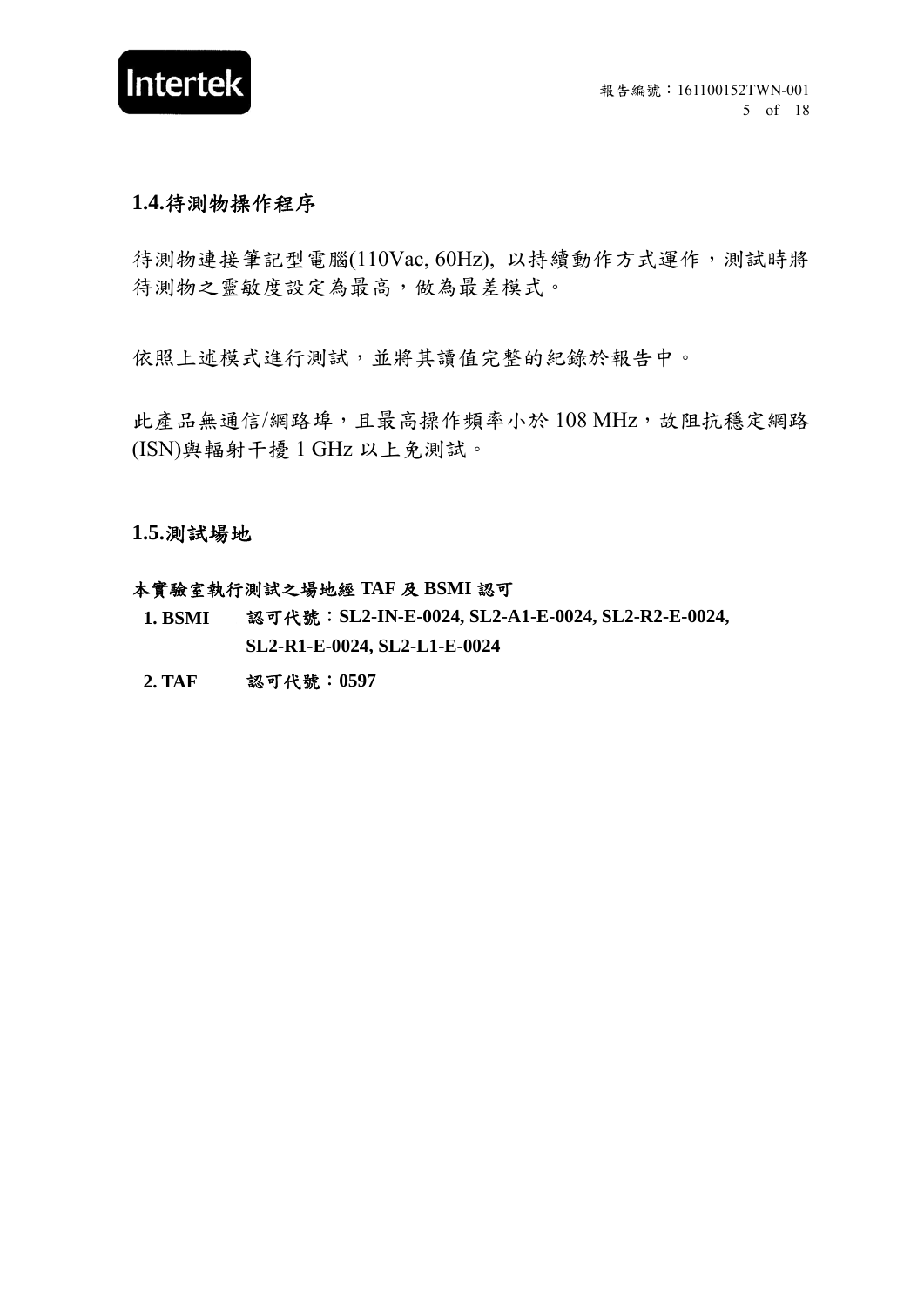

## **2.**電源傳導干擾

## **2.1.**測試設備

| 測試儀器/<br>測試場地      | 廠商               | 型號             | 序號                 | 校正日期       | 下次<br>校正日期 |
|--------------------|------------------|----------------|--------------------|------------|------------|
| EMI 接收機            | R&S              | <b>ESCI</b>    | 100018             | 2015/12/02 | 2016/11/30 |
| 電源阻抗模擬網路           | R&S              | <b>ENV216</b>  | 101159             | 2016/06/02 | 2017/06/01 |
| 電源阻抗模擬網路           | <b>SCHAFFNER</b> | <b>MN2050D</b> | 1586               | 2016/05/25 | 2017/05/24 |
| 電波屏蔽室<br>$(CON-1)$ | N/A              | N/A            | N/A                | <b>NCR</b> | <b>NCR</b> |
| 線材                 | <b>SUHNER</b>    | BNC/           | 1521946            | 2016/05/05 | 2017/05/04 |
|                    |                  | $RG-58$        |                    |            |            |
| 測試軟體               | Audix            | e <sub>3</sub> | $4.2004 - 1 - 12k$ | <b>NCR</b> | <b>NCR</b> |

備註: No Calibration Required (NCR)。

## **2.2.**測試架構圖

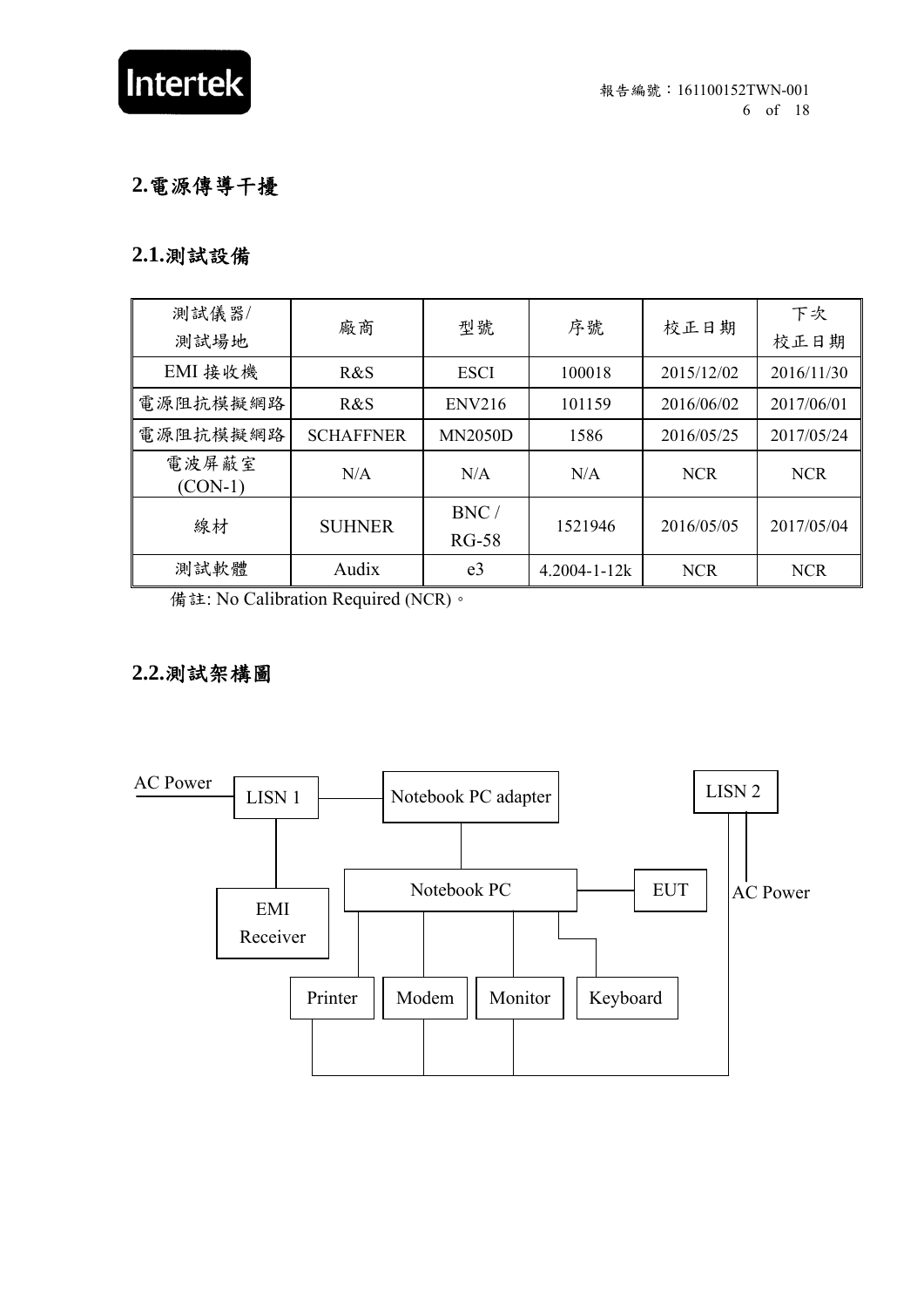

#### **2.3.**測試限定值

| 限制值 (dBµV)    |           |           |  |  |  |
|---------------|-----------|-----------|--|--|--|
| 乙類            |           |           |  |  |  |
| 頻率(MHz)       | 準峰值       | 平均值       |  |  |  |
| $0.15 - 0.50$ | $66 - 56$ | $56 - 46$ |  |  |  |
| $0.5 - 5.0$   | 56        | 46        |  |  |  |
| $5.0 - 30.0$  | 60        | 50        |  |  |  |

#### **2.4.**測試程序

待測物置於80 cm 高的木桌上,將待測物電源線接到模擬網路(LISN) 上,再從電源模擬網路(LISN)接到市電電源,而電源模擬網路(LISN) 的監測信號端則連接到 EMI 接收機上。

EMI 接收機的解析頻寬度設定在 9 kHz,測試頻率範圍為 150 kHz 到 30 MHz $\circ$ 

傳導測試之讀值已包含 cable loss 之修正因素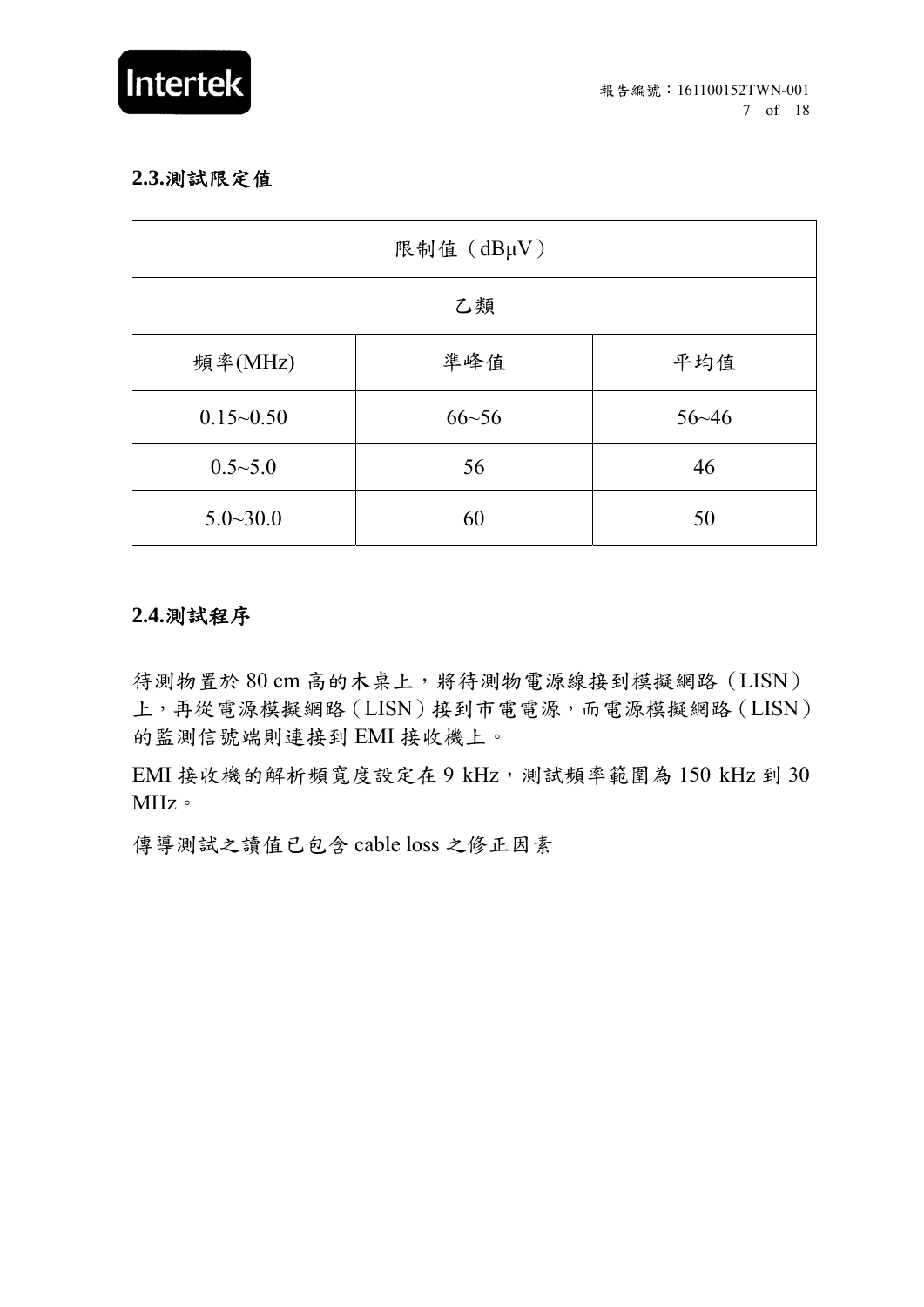# Intertek

## **2.5.**測試結果

| 測試頻率範圍為 0.15-30 MHz | 溫度: $26^\circ$ C |
|---------------------|------------------|
| 測試者:邱宗南             | 溼度 :62 % RH      |
| 測試模式:靈敏度最高          | 大氣壓力:1008 hPa    |
| 測試電壓:110 Vac, 60 Hz | 測試日期: 105年11月09日 |

#### 火線

| Frequency | Corr.<br>Factor | Level<br>Qp. | Limit<br>Qp. | Level<br>AV | Limit<br>Av | Margin<br>(dB) |          |
|-----------|-----------------|--------------|--------------|-------------|-------------|----------------|----------|
| (MHz)     | (dB)            | (dBuV)       | (dBuV)       | (dBuV)      | (dBuV)      | Qр             | Av.      |
| 0.174     | 9.74            | 52.21        | 64.77        | 45.07       | 54.77       | $-12.56$       | $-9.70$  |
| 0.232     | 9.75            | 45.78        | 62.39        | 37.68       | 52.39       | $-16.61$       | $-14.71$ |
| 0.289     | 9.76            | 39.49        | 60.54        | 31.90       | 50.54       | $-21.06$       | $-18.64$ |
| 0.346     | 9.76            | 37.85        | 59.05        | 32.20       | 49.05       | $-21.20$       | $-16.85$ |
| 2.133     | 9.89            | 39.87        | 56.00        | 33.42       | 46.00       | $-16.13$       | $-12.58$ |
| 3.820     | 9.91            | 36.71        | 56.00        | 22.33       | 46.00       | $-19.29$       | $-23.67$ |

#### Remark:

1. Corr. Factor (dB) = LISN Factor (dB) + Cable Loss (dB)

2. Margin (dB) = Level (dBuV) – Limit (dBuV)

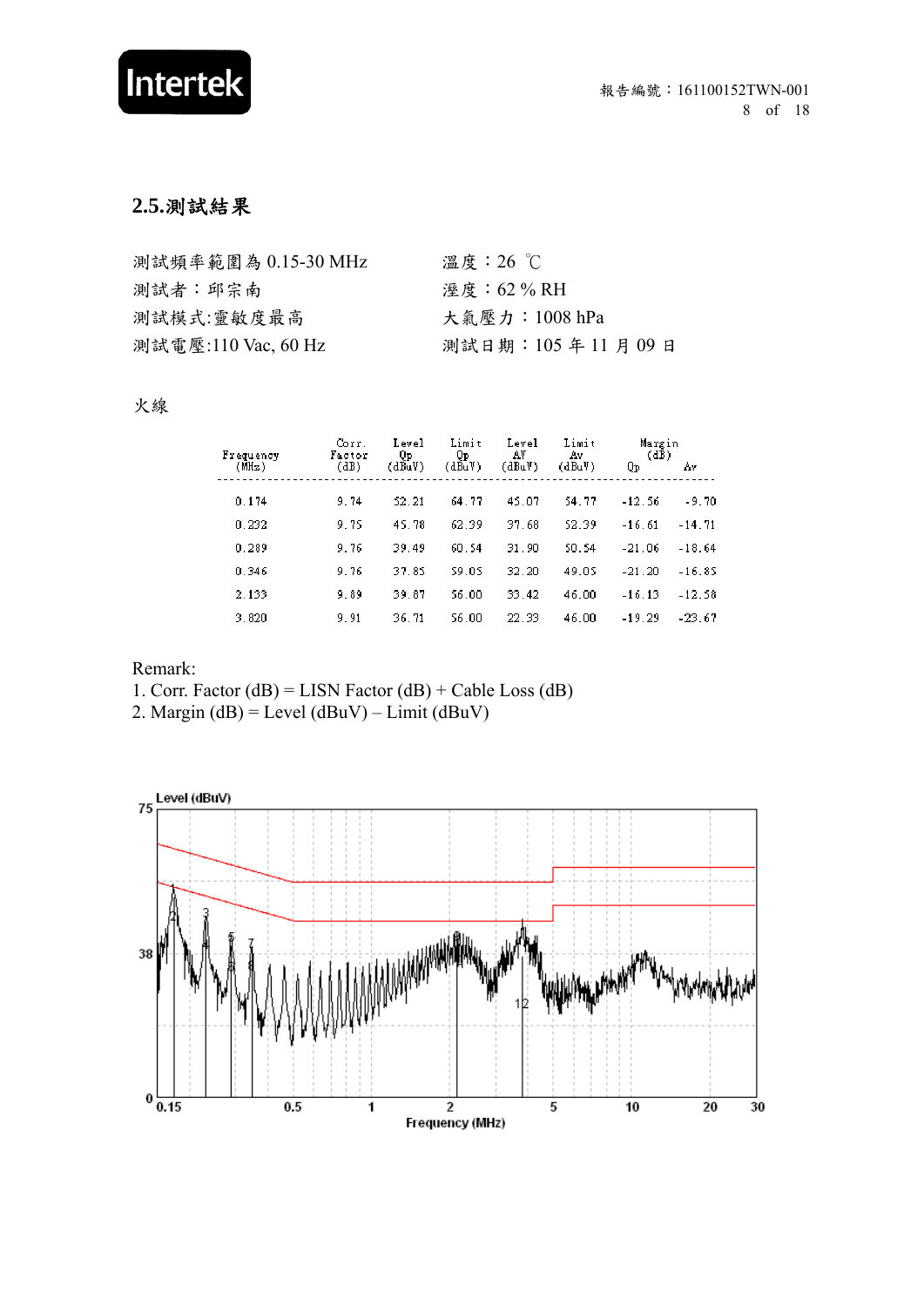# Intertek

#### 中性線

| Frequency | Corr.<br>Factor | Level<br>Qр | Limit<br>Qp. | Level<br>AV | Limit<br>Aν | Margin<br>(dB) |          |
|-----------|-----------------|-------------|--------------|-------------|-------------|----------------|----------|
| (MHz)     | (dB)            | (dBuV)      | (dBuV)       | (dBuV)      | (dBuV)      | Qр             | Αv       |
| 0.174     | 9.74            | 54.32       | 64.77        | 46.74       | 54.77       | $-10.45$       | $-8.03$  |
| 0.233     | 9.75            | 44.83       | 62.35        | 36.67       | 52.35       | $-17.51$       | $-15.68$ |
| 0.289     | 9.76            | 41.86       | 60.54        | 37.35       | 50.54       | $-18.68$       | $-13.19$ |
| 0.348     | 9.76            | 36.19       | 59.00        | 31.48       | 49.00       | $-22.81$       | $-17.52$ |
| 0.579     | 9.80            | 36.46       | 56.00        | 30.86       | 46.00       | $-19.54$       | $-15.14$ |
| 0.813     | 9.83            | 29.79       | 56.00        | 23.50       | 46.00       | $-26.21$       | $-22.50$ |
| 3.700     | 9.92            | 35.25       | 56.00        | 23.28       | 46.00       | $-20.75$       | $-22.72$ |

#### Remark:

1. Corr. Factor (dB) = LISN Factor (dB) + Cable Loss (dB)

2. Margin (dB) = Level (dBuV) – Limit (dBuV)

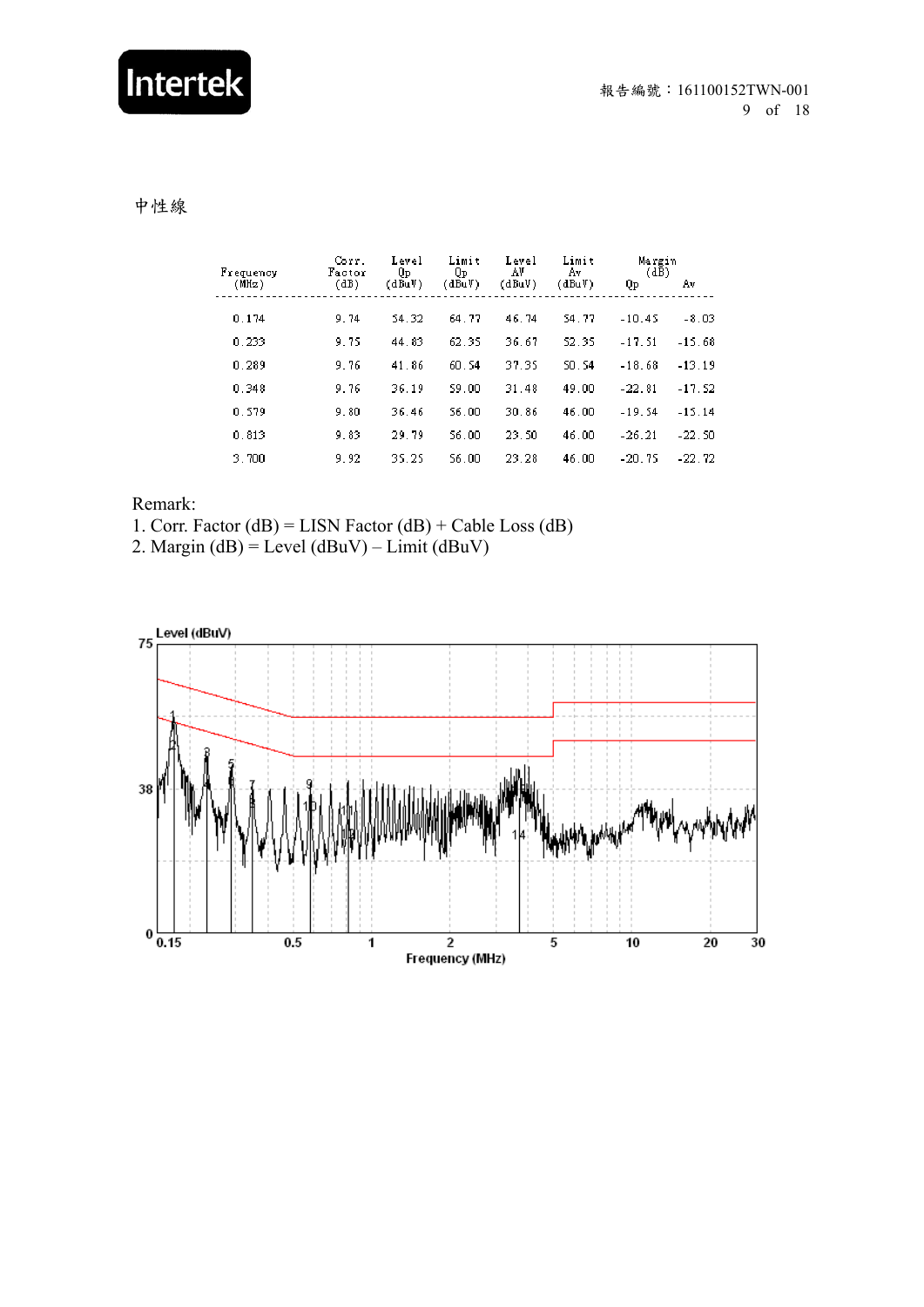

報告編號:161100152TWN-001 10 of 18

**2.6.**測試照片

測試照片**(**正面**)** 

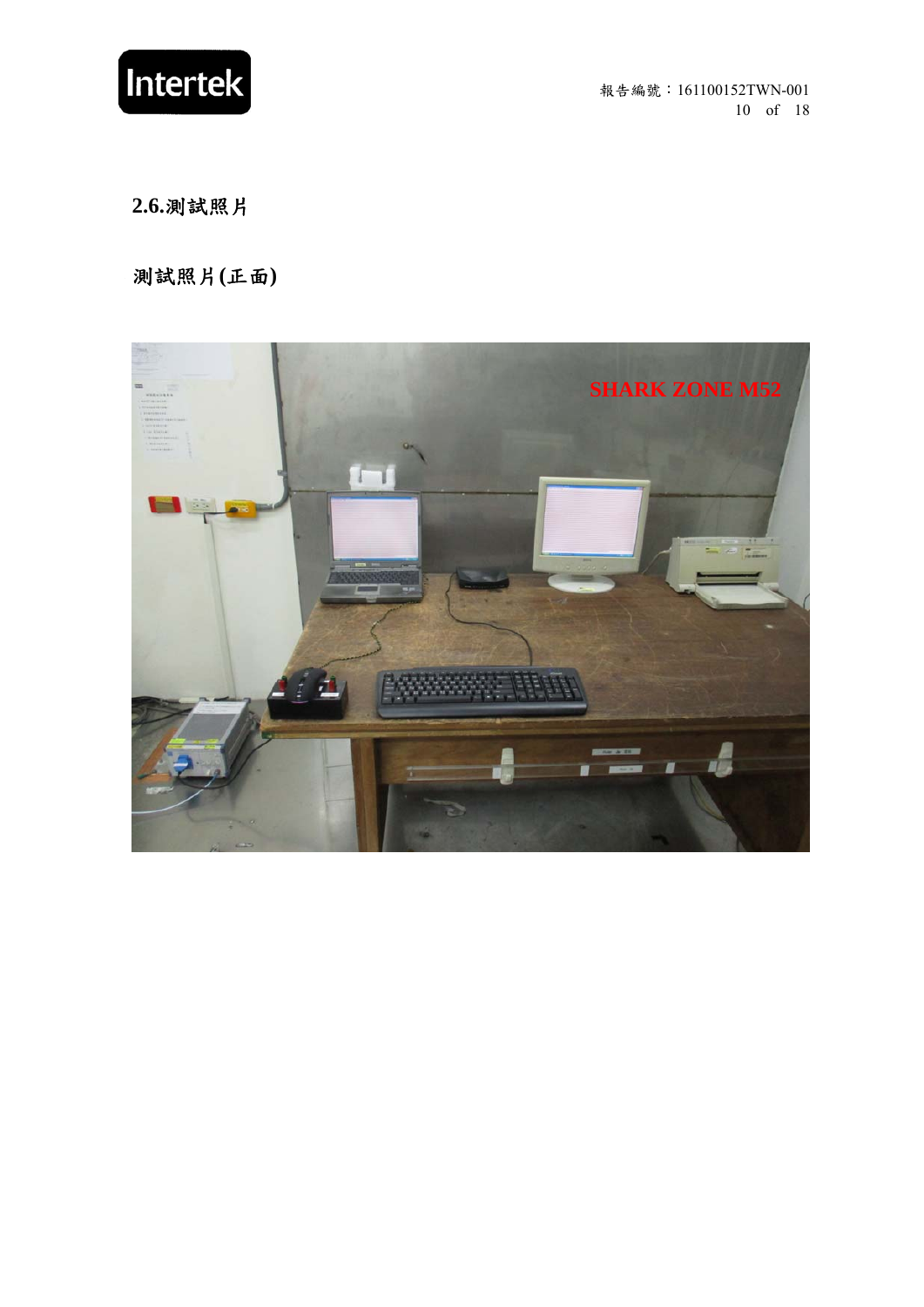

報告編號:161100152TWN-001 11 of 18

測試照片**(**背面**)** 

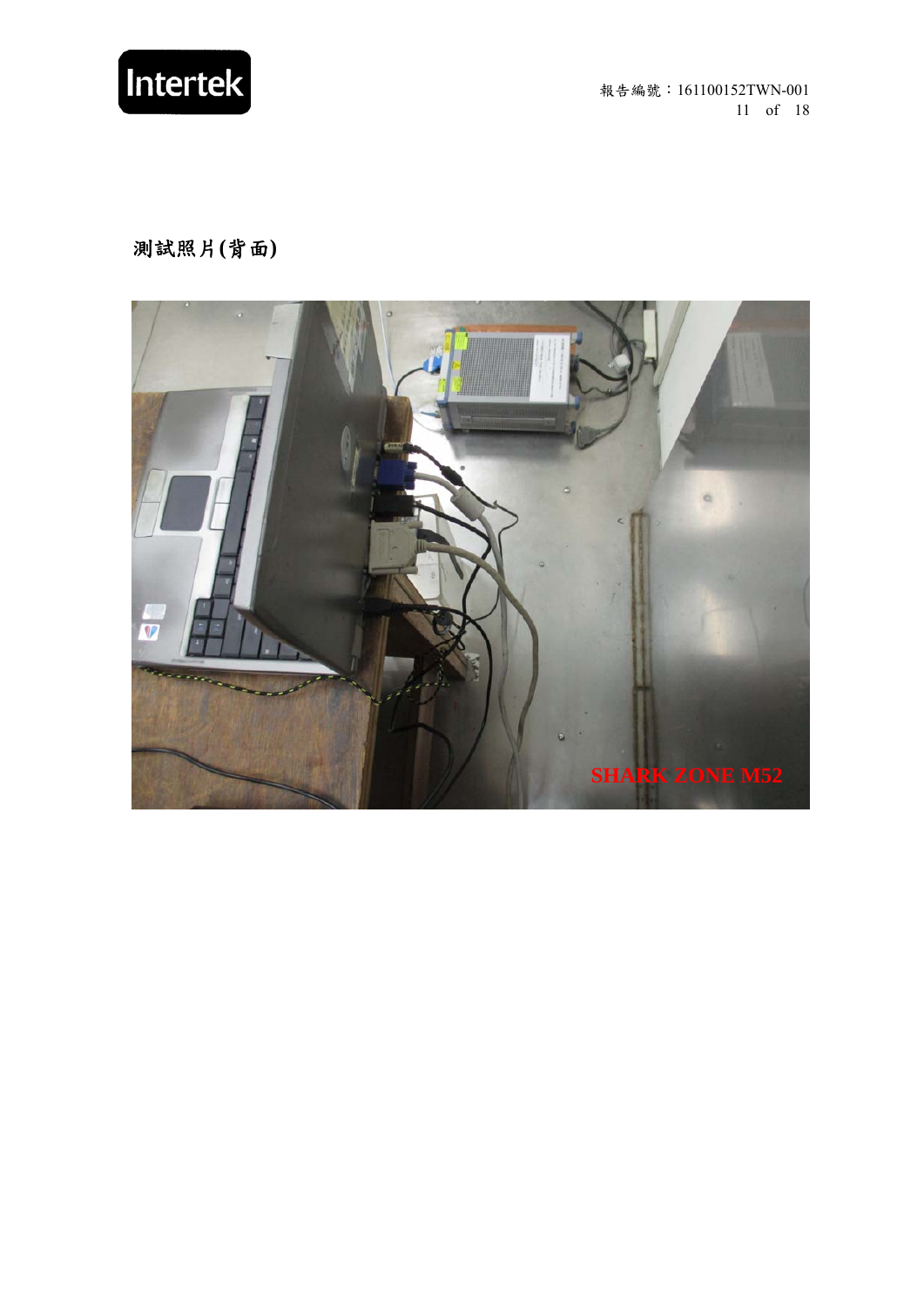

## **3.**輻射干擾

## **3.1** 測試設備

| 測試儀器/             | 廠商               | 型號              | 序號         | 校正日期       | 下次         |
|-------------------|------------------|-----------------|------------|------------|------------|
| 測試場地              |                  |                 |            |            | 校正日期       |
| 接收機<br>EMI        | R&S              | ESCS30          | 833364/011 | 2016/06/01 | 2017/05/31 |
| Bi Log Type<br>天線 | <b>SCHAFFNER</b> | <b>CBL6112B</b> | 2836       | 2014/05/26 | 2017/05/24 |
| 旋轉台               | Electro-Metrics  | EM4710          | N/A        | <b>NCR</b> | <b>NCR</b> |
| 開放性測試場            | Intertek         | N/A             | N/A        | 2016/05/25 | 2017/05/24 |
| 天線架               | Electro-Metrics  | EM-4720         | N/A        | <b>NCR</b> | <b>NCR</b> |
| 線材                | PEWC.            | N / CFD400-NL   | N/A        | 2016/05/07 | 2017/05/06 |
| 測試軟體              | Audix            | e3              | 4.04112e   | <b>NCR</b> | <b>NCR</b> |

備註: No Calibration Required (NCR)。

## **3.2** 測試架構圖

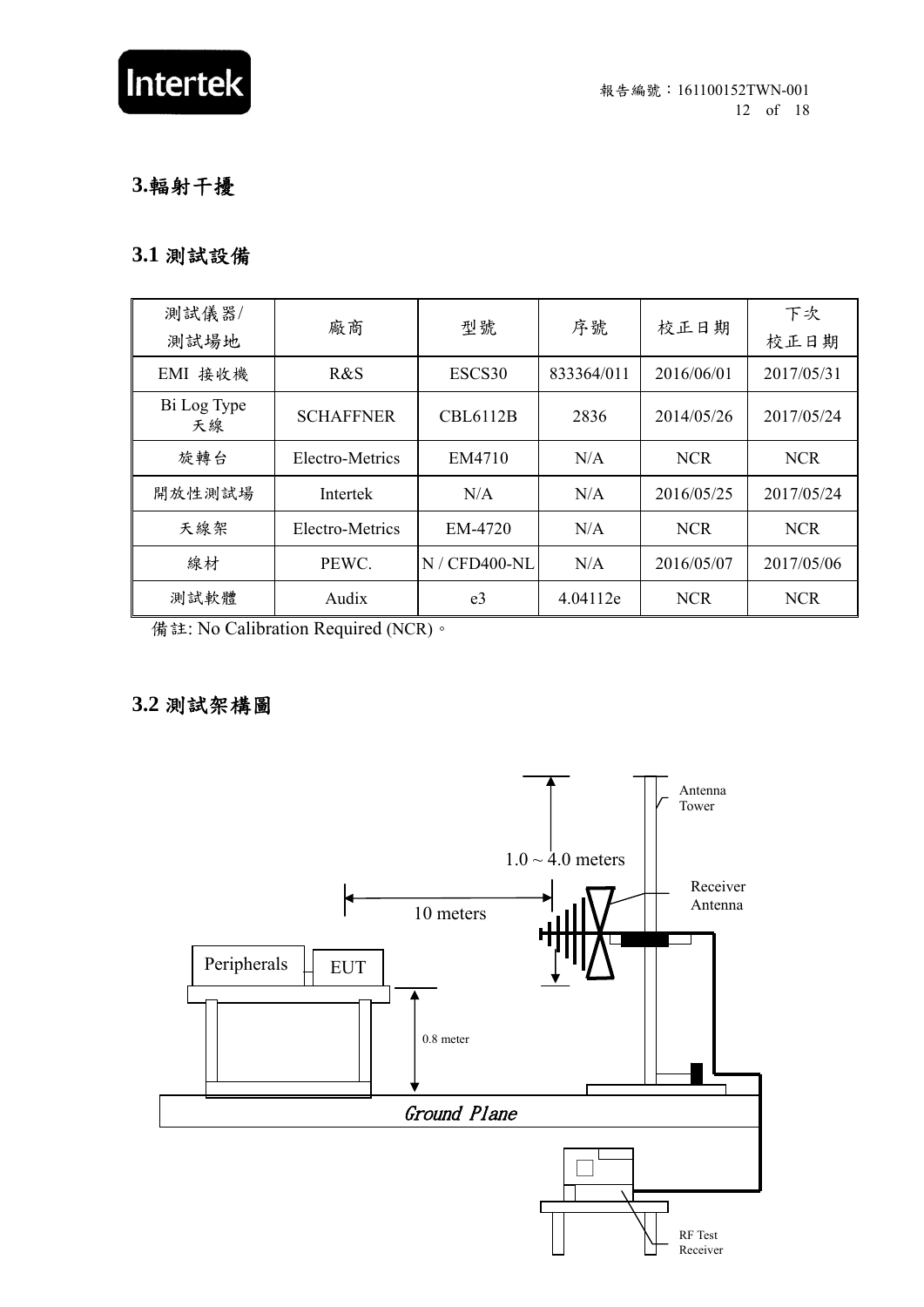

#### **3.3** 測試限定值

| 頻率           | 距離  | 最大場強值 $(dB \mu V/m)$ |
|--------------|-----|----------------------|
| (MHz)        | 公尺) | 乙類                   |
| $30 - 230$   | 10  | 30                   |
| $230 - 1000$ | 10  | 37                   |

#### **3.4** 測試程序

待測物放在一個距離地面 0.8 公尺、可 360°旋轉的旋轉木桌上,待測物 距離天線 10 公尺,天線可在距離地面 1~4 公尺之間升降,利用天線升降 和桌子旋轉,找出待測物最大輻射場強,天線水平和垂直極化都須測量。 射頻接收機的解析頻寬設定在 120 kHz,紀錄準峰值的讀值,測試頻率範 圍 30 MHz~1000 MHz。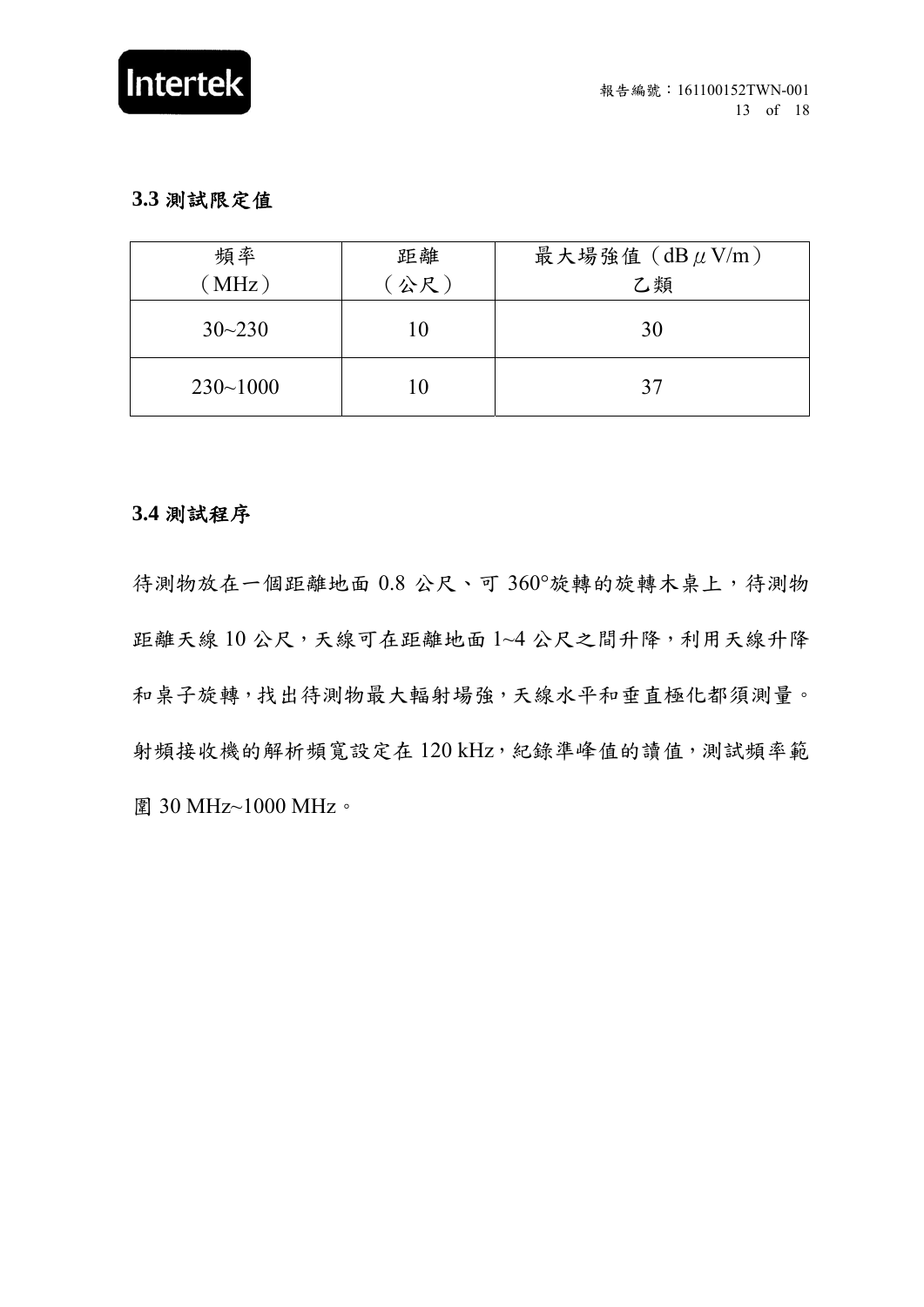

#### **3.5.**測試結果

| 測試頻率範圍為 30-1000MHz  | 溫度: 27 ℃         |
|---------------------|------------------|
| 測試人員:邱宗南            | 濕度: 60 % RH      |
| 測試模式:靈敏度最高          | 大氣壓力:1009 hPa    |
| 測試電壓:110 Vac, 60 Hz | 測試日期: 105年11月11日 |
|                     |                  |

(1) 極化 : 垂直

|     | Freg Pol/Phase Factor Level Level Line Limit Remark                                                         |                                                   | Read                                   |                                                         | Limit          | Over                                                                                           |  |
|-----|-------------------------------------------------------------------------------------------------------------|---------------------------------------------------|----------------------------------------|---------------------------------------------------------|----------------|------------------------------------------------------------------------------------------------|--|
| MHz |                                                                                                             | dВ                                                |                                        | dBuV dBuV/m dBuV/m                                      |                | dВ                                                                                             |  |
|     | 31.94 VERTICAL<br>43.58 VERTICAL<br>82.38 VERTICAL<br>143.92 VERTICAL<br>166.33 VERTICAL<br>200.00 VERTICAL | 21.96<br>14.31<br>9.75<br>13.65<br>12.08<br>12.23 | 1.20<br>8.29<br>6.37<br>12.62<br>10.67 | 23.16<br>22.60<br>16.12<br>2.67 16.32<br>24.70<br>22.90 | 30.00<br>30.00 | –6.84 QP<br>30.00 -7.40 QP<br>30.00 -13.88 QP<br>30.00 -13.68 QP<br>30.00 -5.30 QP<br>-7.10 OP |  |

Remark:

1. Factor = Antenna Factor  $(dB/m)$  + Cable Loss  $(dB)$ 

2. Level ( $dB\mu V/m$ ) = Factor ( $dB/m$ ) + Read Level ( $dB\mu V$ )

3. Over Limit (dB) = Level (dB $\mu$ V/m) – Limit Line (dB $\mu$ V/m)

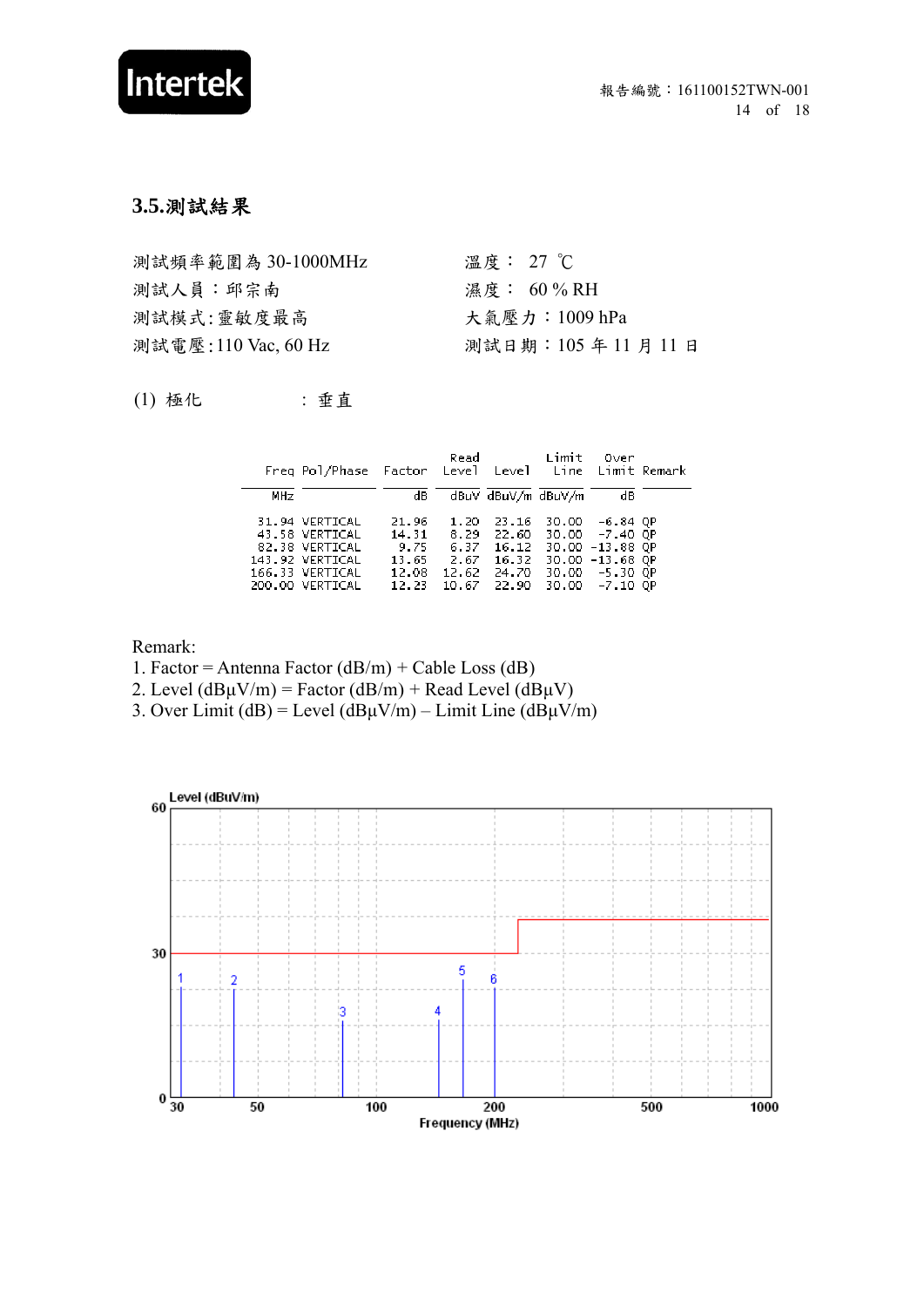# Intertek

(2) 極化 : 水平

 $\overline{a}$ 

|     | Freg Pol/Phase Factor Level Level Line Limit Remark                                                                       |                                                   |                                | Read Limit                                                                     |                 | Over                                                                   |  |
|-----|---------------------------------------------------------------------------------------------------------------------------|---------------------------------------------------|--------------------------------|--------------------------------------------------------------------------------|-----------------|------------------------------------------------------------------------|--|
| MHz |                                                                                                                           | dB.                                               |                                | dBuV dBuV/m dBuV/m                                                             |                 | dВ                                                                     |  |
|     | 84.06 HORIZONTAL<br>108.04 HORIZONTAL<br>166.28 HORIZONTAL<br>200.00 HORIZONTAL<br>250.00 HORIZONTAL<br>485.90 HORIZONTAL | 9.93<br>13.30<br>12.14<br>12.23<br>15.64<br>22.28 | 8.97<br>3.90<br>11.16<br>11.77 | 18.90<br>17.20<br>23.30<br>24.00<br>7.11 22.75 37.00 -14.25 QP<br>$0.34$ 22.62 | 37.00 -14.38 OP | 30.00 -11.10 QP<br>30.00 -12.80 QP<br>30.00 -6.70 OP<br>30.00 -6.00 QP |  |

Remark:

- 1. Factor = Antenna Factor  $(dB/m)$  + Cable Loss  $(dB)$
- 2. Level  $(dB\mu V/m)$  = Factor  $(dB/m)$  + Read Level  $(dB\mu V)$
- 3. Over Limit (dB) = Level (dB $\mu$ V/m) Limit Line (dB $\mu$ V/m)

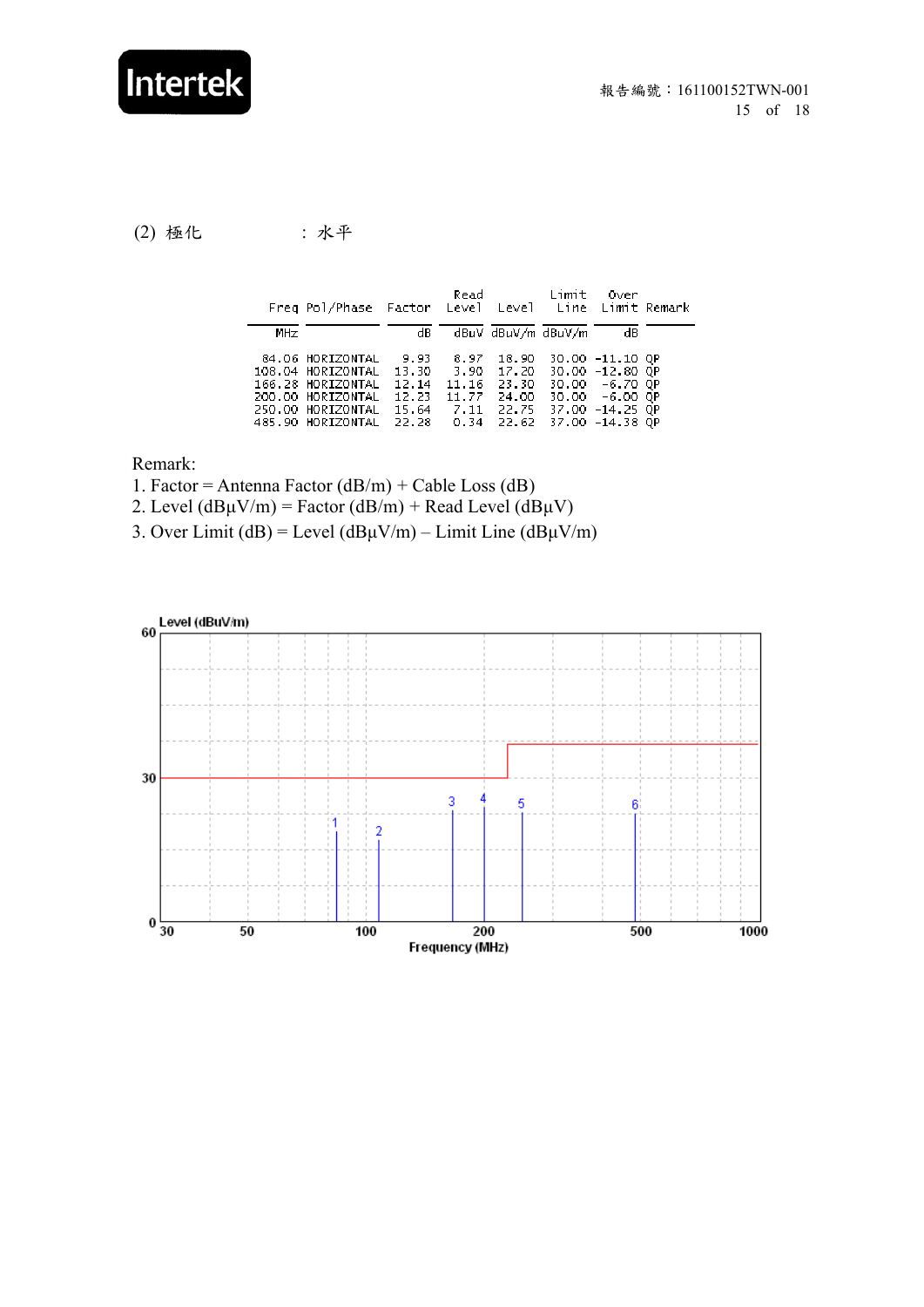

報告編號:161100152TWN-001 16 of 18

**3.6.**測試照片

測試照片**(**正面**)** 

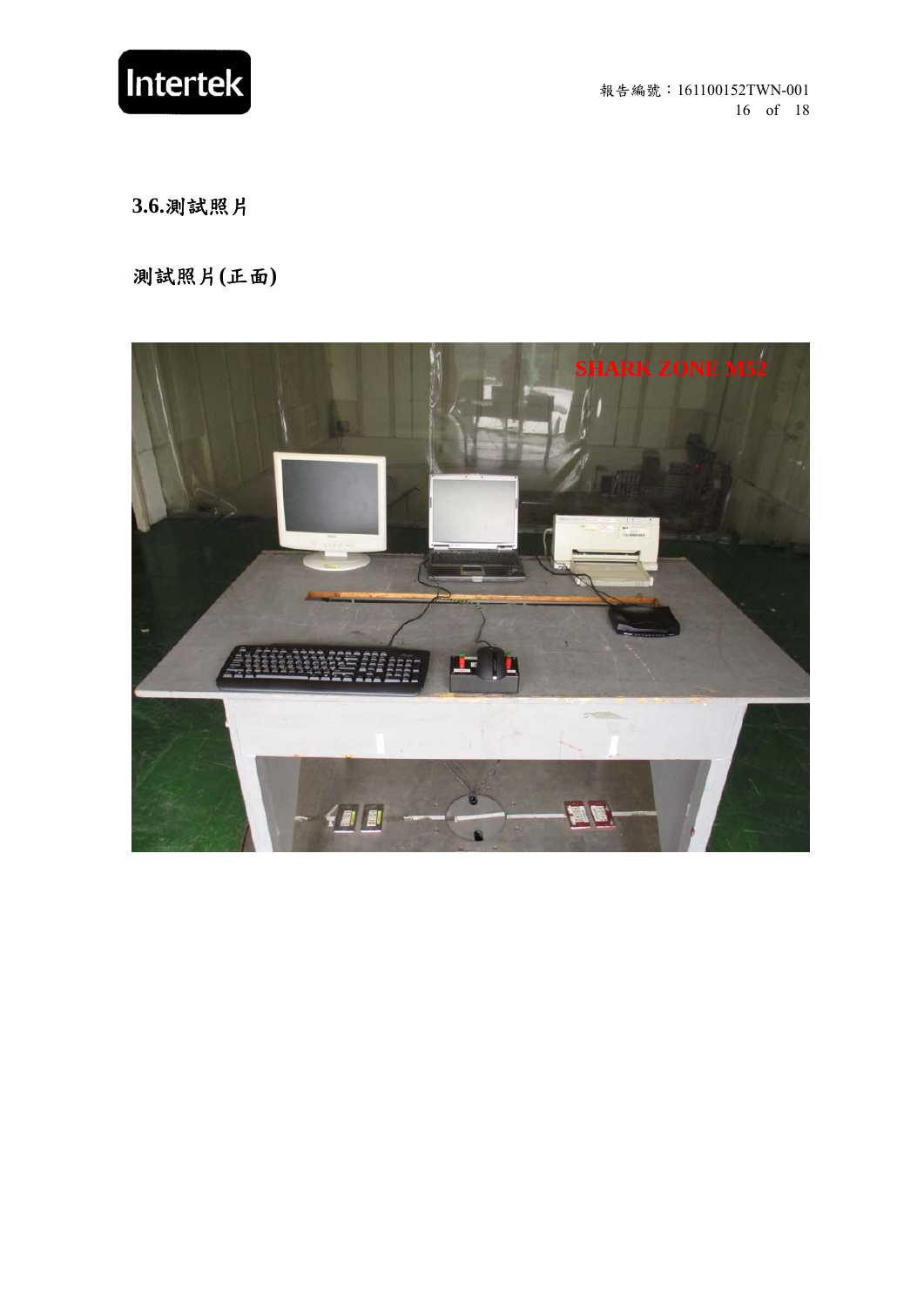

報告編號:161100152TWN-001 17 of 18

測試照片**(**背面**)**